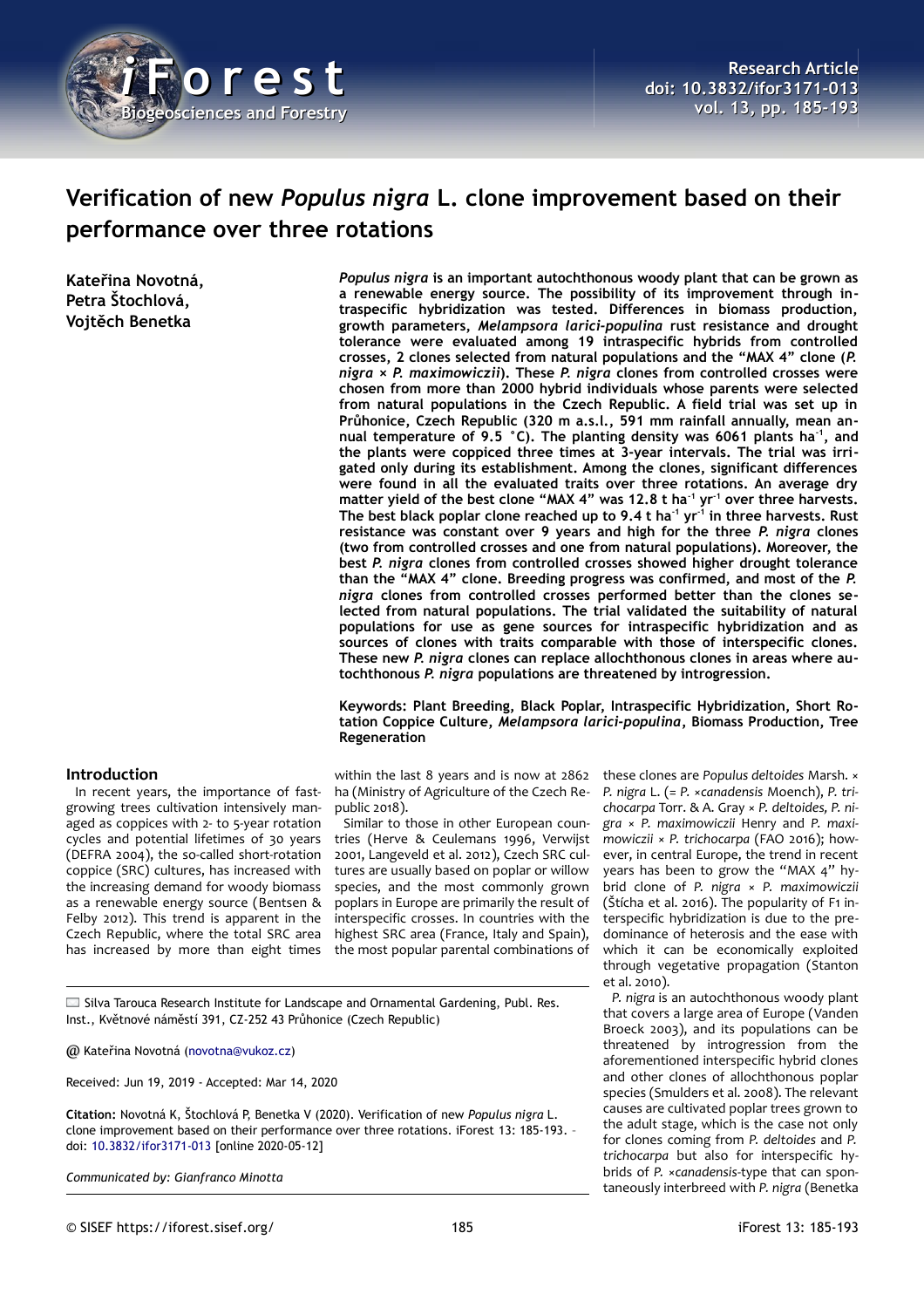et al. 2002b). The contamination of *P. nigra* gene pools has led to restrictions on interspecific hybrid cultivation in certain locations (Ministry of the Environment of the Czech Republic 1992).

The original autochthonous species *P. nigra* is not commonly grown in its pure form, and few cultivars are available. Furthermore, these clones are usually selected from natural populations (IPC 2000). According to previously published studies (Nielsen et al. 2014, Verlinden et al. 2015), *P. nigra* clones are the least productive, although certain clones derived from genetically pure *P. nigra* produce yields comparable to or exceeding those of interspecific hybrid clones (Benetka et al. 2002a, Al Afas et al. 2008, Dillen et al. 2013). Additionally, pure *P. nigra* clones are not commonly grown because of their generally reported susceptibility to leaf rust caused by *Melampsora larici-populina* Kleb., which is the case in Western Europe (Steenackers 1972).

*M. larici-populina* leaf rust is one of the main diseases of cultivated poplars and can cause severe damage and economic losses (Frey et al. 2005). This disease negatively affects biomass production (Gastine et al. 2003, Benetka et al. 2012, Štochlová et al. 2015), resulting in yield losses of up to 66% in *P. nigra* clones (Štochlová et al. 2015). The resistance of *P. nigra* to *M. larici-populina* shows a quantitative inheritance (Dowkiw et al. 2012), as demonstrated by a genetic analysis of this trait (Benetka et al. 2005). This type of resistance does not ensure complete resistance but produces more durability than qualitative resistance. In contrast, the qualitative resistance that occurs in some *P. deltoides* clones ensures complete or near-complete resistance to some *M. larici-populina* strains (Pinon 1992, Dowkiw & Bastien 2004), although this resistance can be suddenly overcome (Dowkiw et al. 2012). Due to the transitory nature of resistance based on qualitative

resistance genes, plant breeders now focus their efforts on quantitative resistance genes, for which selection is slower but the risk of a sudden loss of resistance is reduced (McDonald 2010).

Another goal in poplar breeding has arisen with the projected dryer summer climate in Central-Western Europe (Schär et al. 2004, Seneviratne et al. 2006, Kreuzwieser & Gessler 2010). Poplars are especially sensitive to water deficiency and could be threatened by these climatic extremes. The growth of their leaves and shoots is affected by water shortage (Monclus et al. 2009), affecting the total biomass, leaf area, shoot height and diameter (Monclus et al. 2006). Therefore, these traits are used as indicators of drought, and their evaluation can be used to select genotypes with higher drought tolerance.

A prerequisite for successful breeding for resistance to drought is variability in the traits observed in the genus *Populus* L.; namely, in *P. nigra*, variability was observed between populations originating from contrasting climatic conditions within Europe (Viger et al. 2016). There are consistent genotypic differences in the water-use efficiency (WUE) of poplar species and hybrids, along with a lack of correlation between the WUE and productivity of poplar clones (Marron et al. 2005, Monclus et al. 2005, 2006, Navarro et al. 2018). This indicates that there is the potential for the selection of poplar clones that combine high WUE and high productivity, which would be an advantage for the growth of poplar trees in moderately drought-prone areas (Braatne et al. 1992, Jones et al. 2016).

The black poplar clones used in studies by Benetka et al. (2002a, 2014) and Dillen et al. (2013) were derived from natural populations and did not represent the products of any type of selective breeding. Newly released clones arising from cross-pollination might be promising and have a potential



<span id="page-1-0"></span>

production value comparable to that of commercial hybrid poplar clones when parental clones originate from contrasting conditions (Benetka et al. 2012).

The aim of the present study was: (i) to verify whether black poplar clones originating from intraspecific hybridization (controlled crossings) of parental trees from local populations were improved in yield and growth traits and leave rust resistance in comparison with selected clones from natural populations; (ii) to verify whether their performance was comparable with that of commercial interspecific hybrid clones; and (iii) to choose black poplar clones that are convenient for growing in SRC systems under suboptimal conditions.

#### **Materials and methods**

#### *Materials*

Twenty-one clones of *P. nigra* L. ssp. *nigra* from the black poplar breeding programme of Silva Tarouca Research Institute for Landscape and Ornamental Gardening, Publ. Res. Inst. (Czech Republic), including 19 clones originating from 9 intraspecific hybrid combinations (Benetka et al. 2012), were used in a field trial. These clones were chosen among 2227 individuals for their good yield potential and high level of resistance to *M. larici-populina* leaf rust (Benetka et al. 2012). An additional, leaf rust-susceptible intraspecific clone (98/37) was only used to confirm rust infection and represented an additional rust source. The parental trees used in our crossings were plus trees selected from natural populations, and crosses were performed between parents from different climatic and geographic regions, with their genetic diversity previously confirmed by microsatellite DNA analysis (Benetka et al. 2012).

Two other *P. nigra* clones (202 and 301) selected from a set of approximately 200 plus trees originating from natural populations (Benetka et al. 2007) were chosen as reference clones based on long-term yield trials (Benetka et al. 2014) to evaluate the improvement in *P. nigra* clones from controlled crosses. Furthermore, clone 202 is one of the parental trees of several tested *P. nigra* clones (00/234, 00/237, 00/239, and 00/274). In addition to these two clones, the "MAX 4" clone, an interspecific hybrid of *P. nigra* × *P. maximowiczii*, was used as a reference clone.

#### *Locality and experimental design*

The trial was established at the Silva Tarouca Research Institute for Landscape and Ornamental Gardening in Průhonice, Czech Republic (Central Bohemia – 49° 59′ 26″ N, 14° 34′ 40″ E) in spring 2009 (Benetka et al. 2012). The plantation site is in a flat location at an altitude of 320 m a.s.l. facing slightly towards the south, and it consists of arable land that was grassed over before the establishment of the plantation. The soil type is modal brown earth found on loess, and the ground water level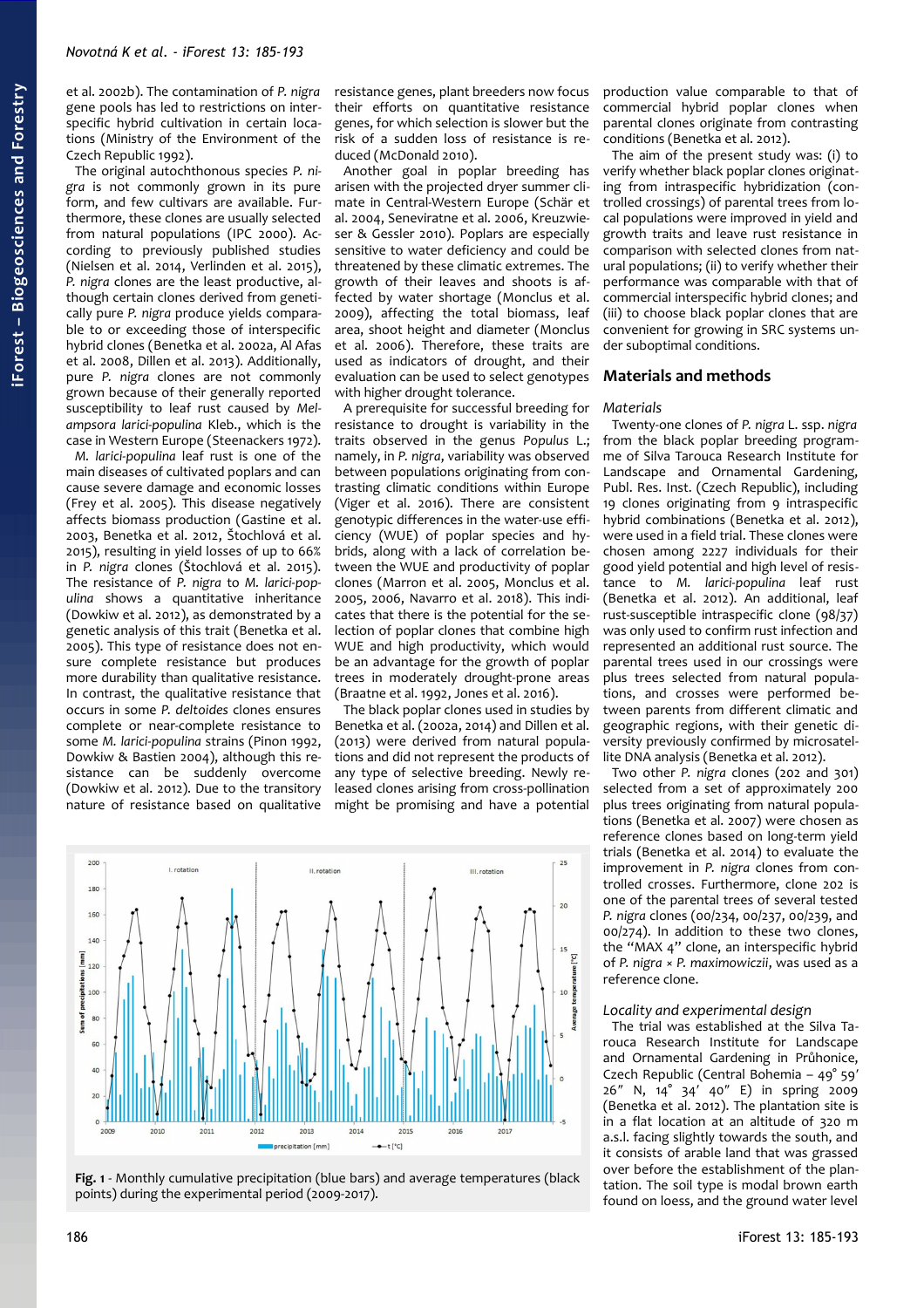is approximately 2.1 m deep. The location is a suitable but rather dry area with frequent drying winds. The trial was not fertilized and was irrigated only before the establishment of the plantation and at sapling planting, respectively. The monthly average temperatures and cumulative precipitation during the 2009-2017 experimental periods are shown in [Fig. 1,](#page-1-0) and Lang's rain factor is shown in [Fig. 2.](#page-2-0) The mean annual temperatures and mean annual cumulative precipitation were 9.0, 9.5 and 9.9 °C and 643.6, 601.4 and 528.8 mm in first (2009-2011), second (2012-2014) and third (2015-2017) rotations, respectively.

One-year-old saplings, obtained by cultivating 0.2 m-long hardwood cuttings, were cut at a height of 0.5 m and planted with a planting machine at a spacing of 3.0 × 0.55 m (*i.e.*, a plant density of 6061 plants per ha) in spring 2009. A randomized block design with two to five (predominantly four) blocks for each *P. nigra* clone and eight blocks for the "MAX 4" reference clone was used, and four or five plants of each clone were included in each block. Border rows were planted around the experimental plot to prevent any border effect, and the plot was also fenced to prevent browsing by wild animals.

#### *Measurements*

Biomass was harvested three times, and these harvests were separated by a threeyear interval. Plants were coppiced in February 2012 for the first time, in January 2015 for the second time, and in February 2018 for the third time. Individual plants were cut by hand with a chainsaw at a height of approximately 0.1 m above the ground at the first harvest and at  $~0.05$  m above the previous cut at the following harvests. During the harvests, the fresh woody aboveground biomass produced by all plants of a given clone in each block was pooled and weighed. To simultaneously estimate the dry weight yield, a representative sample of the harvested material (equally from 1-, 2- and 3-year-old part), including the main and lateral shoots, was collected from each block and weighed separately. The size of these samples ranged from 300 to 1000 g depending on the diameter of the shoots. The samples were dried at 105 °C until their weights were constant, and the average dry matter weight of the individual plants (DMIP), expressed as kg yr<sup>-1</sup>, was calculated from the weight of the harvested fresh biomass from a given block, multiplied by the appropriate value of the percent dry matter, and divided by the number of plants in a given block and by the length of the rotation. The total dry matter yield per unit area (ha) and the percentage of living plants were then calculated.

At the end of first rotation cycle before harvesting, the main shoot diameter was measured with a digital calliper at a height of 0.5 m above the ground. In the following rotation cycles before harvesting, all shoots thicker than 0.01 m at this height

iForest 13: 185-193 187



were counted and their diameters were measured. The shoot with the highest diameter in each plant was considered the main shoot. Before the second and third harvest, the combined total cross-sectional area (TCA) of all measured shoots was calculated and expressed as the sum of the per plant area in mm<sup>2</sup>. In the autumn before harvesting, plant mortality was determined as the percentage of dead plants relative to the total number of plants planted.

The incidence of *M. larici-populina* leaf rust was evaluated under field conditions, in a previous study (Štochlová et al. 2015) virulences 2, 3, 4, 5 and 7 were detected on test clones. Evaluations were made using a 6-point scale ranging from 0 = no symptoms of rust infection on the leaves to  $5 =$ all leaves necrotized or shed (Štochlová et al. 2015) at least once during a vegetation period (April-September). The point values presented are the means of the point evaluations performed for each replication in mid-August, and the mean point value of

<span id="page-2-0"></span>rust incidence was calculated based on an annual rust evaluation over a nine-year period.

#### *Statistical analysis*

Statistical evaluations were carried out using software R (R Core Team 2019) or Statistica® v. 11.0 (StatSoft Inc., Tulsa, OK, USA). Clones (fixed factor) and blocks (random factor) were used as the independent variables, and the parameters of the number of shoots per plant, diameter of the main shoots, TCA, DMIP and dry matter yield per unit area were used as the dependent variables in linear mixed-effects model of ANOVA (Bates et al. 2015). The parameter mortality was not statistically evaluated due to its minimal variability. The square root transformation (Anděl 1998) was applied to the number of shoots per plant to obtain an approximately normally distributed variable. When a significant difference was found, a *post hoc* comparison was carried out using Tukey's test. The



<span id="page-2-1"></span>**Fig. 3** - Mean value of the dry matter yield for the five best *P. nigra* clones from controlled crosses (02/455, 02/477, 02/456, 02/371, 02/286), *P. nigra* reference clones from natural populations (202, 301) and the *P. nigra* × *P. maximowiczii* reference clone "MAX 4" within the first (I.), second (II.) and third (III.) rotations. The bars represent the standard errors of the mean values.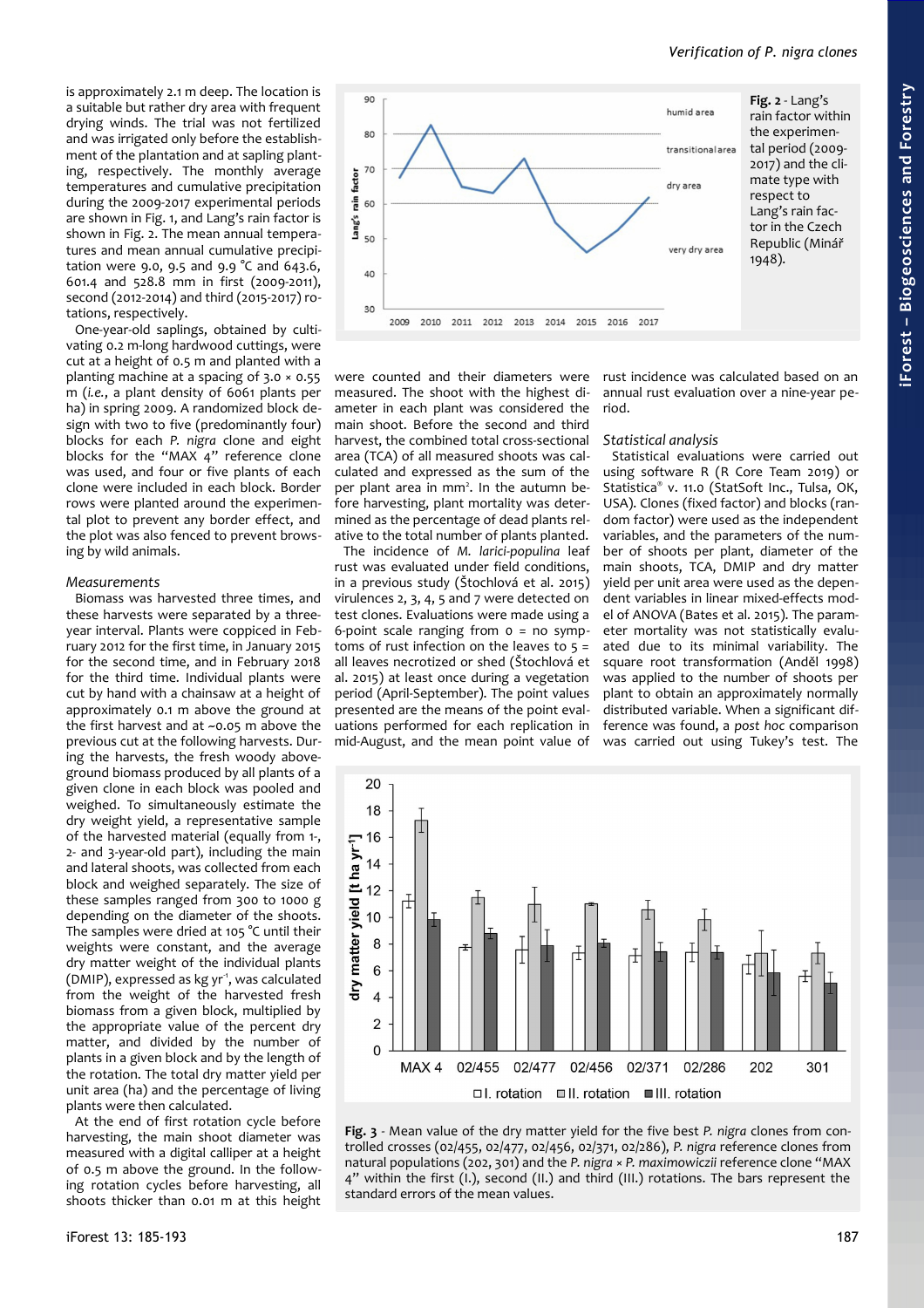<span id="page-3-0"></span>**Tab. 1** - P-values of the linear mixed-effects model of ANOVA (effects of the clone or block on dependent variables) in the first (I.), second (II.) and third (III.) rotations. (TCA): total cross-sectional area; (DMIP): dry matter weights of individual plants.

| Variable                       | <b>Rotation</b> | <b>Block</b> | Clone   |
|--------------------------------|-----------------|--------------|---------|
| Diameter of strongest shoot    | ۱.              | > 0.5        | < 0.001 |
|                                | ΙΙ.             | 0.127        | < 0.001 |
|                                | Ш.              | 0.055        | < 0.001 |
| Average shoot diameter         | ΙΙ.             | > 0.5        | < 0.001 |
|                                | Ш.              | 0.104        | < 0.001 |
| Number of shoots per plant     | ΙΙ.             | 0.4          | < 0.001 |
|                                | Ш.              | 0.241        | < 0.001 |
| <b>TCA</b>                     | ΙΙ.             | 0.004        | < 0.001 |
|                                | III.            | 0.001        | < 0.001 |
| <b>DMIP</b>                    | ı.              | > 0.5        | < 0.001 |
|                                | ΙΙ.             | > 0.5        | < 0.001 |
|                                | III.            | 0.058        | < 0.001 |
| Dry matter yield per unit area | ۱.              | > 0.5        | < 0.001 |
|                                | ΙΙ.             | 0.5          | < 0.001 |
|                                | Ш.              | 0.086        | < 0.001 |

Kruskal-Wallis test was used for testing differences in the percentage variations between first and second and the second and third harvests. When a significant difference was found, a *post hoc* comparison was made using multiple comparisons of mean ranks. Significant differences in wood production between the rotations were established based on the results of *t*tests, and Spearman's coefficient of rank correlation was calculated between the particular dates of rust incidence evaluations and between the TCA and DMIP in the second and third harvest. The relationship between the clones and rust incidence was tested using Pearson's coefficient of

contingency. All results are presented using a significance level of  $\alpha$  < 0.05.

# **Results**

# *Biomass production*

The amount of biomass production was evaluated based on the results from all three harvests. The biomass production increased between the first and second harvests in all clones, and the increases were significant in nine of these clones [\(Fig. 3,](#page-2-1) Tab. S1 in Supplementary material). In contrast, biomass production decreased between the second and third harvest, and the decreases were significant for thirteen of these clones. The higher part of observed variability in yield was explained by the variable of clone. Significant clonal differences were found in every harvest [\(Tab.](#page-3-0) [1,](#page-3-0) Tab. S1 in Supplementary material).

The "MAX  $4$ " clone displayed the highest DMIP in all rotations (Tab. S1 in Supplementary material), presenting mean values of 1.9, 2.9 and 1.6 kg  $yr<sup>1</sup>$  in the first, second and third harvests, respectively. The DMIP of the *P. nigra* clones ranged from 0.9 to 1.3 kg yr<sup>1</sup> in the first harvest, from 1.1 to 1.9 kg  $yr<sup>-1</sup>$  in the second and from 0.8 to 1.5 kg  $yr<sup>-1</sup>$ in the third. Significant differences among the "MAX 4" clone and *P. nigra* clones were found in every harvest, but the DMIP of 5 intraspecific clones (02/455, 02/456, 02/477, 02/371, 02/476) did not differ significantly

<span id="page-3-1"></span>**Tab. 2** - Health status of the tested clones (mortality within the first (I.), second (II.) and third (III.) rotations and rust incidence within the trial observation period, 2009-2017). *P. nigra* × *P. maximowiczii* reference clone is "MAX 4", *P. nigra* reference clones from natural populations are 202 and 301, the rest clones are *P. nigra* clones from controlled crosses from which only clone 98/37 is leaf rust susceptible. Values are means ± standard error.

| Clone  |              | Mortality (%) |              | Rust incidence (points) |                             |                                           |               |               |               |                                           |                                                                                                                               |               |               |
|--------|--------------|---------------|--------------|-------------------------|-----------------------------|-------------------------------------------|---------------|---------------|---------------|-------------------------------------------|-------------------------------------------------------------------------------------------------------------------------------|---------------|---------------|
|        | $\mathbf{L}$ | Ш.            | Ш.           | 2009                    | 2010                        | 2011                                      | 2012          | 2013          | 2014          | 2015                                      | 2016                                                                                                                          | 2017          | 2009-2017     |
| MAX 4  | $\mathbf{0}$ | $\mathbf{0}$  | 0            | $0.1 \pm 0.0$           | $0.1 \pm 0.0$               | $0.2 \pm 0.1$                             | $0.6 \pm 0.1$ | $0.2 \pm 0.1$ | $0.1 \pm 0.1$ | $0.9 \pm 0.1$                             | $0.4 \pm 0.1$                                                                                                                 | $0.8 \pm 0.1$ | $0.4 \pm 0.0$ |
| 00/234 | $\mathbf{0}$ | $\mathbf{0}$  | $\mathbf{0}$ | $0.1 \pm 0.0$           | $1.1 \pm 0.2$ $1.6 \pm 0.1$ |                                           | $0.7 \pm 0.2$ | $0.5 \pm 0.0$ | $0.4 \pm 0.1$ | $0.3 \pm 0.2$                             | $1.0 \pm 0.5$                                                                                                                 | $1.0 \pm 0.0$ | $0.7 \pm 0.1$ |
| 02/477 | $\mathbf{0}$ | $\Omega$      | 0            | $0.1 \pm 0.0$           | $0.8 \pm 0.1$               | $2.3 \pm 0.3$                             | $0.9 \pm 0.1$ | $1.0 \pm 0.2$ | $0.5 \pm 0.0$ | $0.9 \pm 0.1$                             | $1.3 \pm 0.1$                                                                                                                 | $1.0 \pm 0.0$ | $1.0 \pm 0.1$ |
| 202    | $\mathbf{0}$ | $\mathbf 0$   | $\mathbf{0}$ | $0.2 \pm 0.1$           | $1.8 \pm 0.3$               | $1.5 \pm 0.1$                             | $0.8 \pm 0.3$ | $1.0 \pm 0.0$ | $0.5 \pm 0.0$ | $0.8 \pm 0.3$                             | $1.3 \pm 0.3$                                                                                                                 | $1.0 \pm 0.0$ | $1.0 \pm 0.1$ |
| 00/441 | $\mathbf{0}$ | $\Omega$      | 0            | $0.1 \pm 0.0$           | $1.3 \pm 0.1$               | $2.0 \pm 0.1$                             | $0.5 \pm 0.0$ | $1.0 \pm 0.3$ | $0.5 \pm 0.0$ | $0.5 \pm 0.0$                             | $1.6 \pm 0.1$                                                                                                                 | $2.0 \pm 0.0$ | $1.1 \pm 0.1$ |
| 00/237 | $\mathbf{0}$ | 0             | 0            | $0.2 + 0.1$             |                             | $1.8 \pm 0.2$ $1.7 \pm 0.2$ $1.3 \pm 0.3$ |               | $1.0 \pm 0.0$ | $0.5 \pm 0.0$ | $1.0 \pm 0.3$                             | $0.8 \pm 0.2$                                                                                                                 | $1.3 \pm 0.3$ | $1.1 \pm 0.1$ |
| 02/21  | 0            | $\Omega$      | 0            | $0.2 + 0.1$             | $1.4 \pm 0.1$               | $1.6 \pm 0.4$ $0.6 \pm 0.1$               |               | $1.3 \pm 0.1$ | $0.5 \pm 0.0$ |                                           | $1.0 \pm 0.0$ $1.5 \pm 0.0$                                                                                                   | $1.8 \pm 0.3$ | $1.1 \pm 0.1$ |
| 00/239 | $\mathbf{0}$ | 0             | 0            | $0.3 + 0.1$             | $1.9 \pm 0.1$               | $1.9 \pm 0.1$                             | $0.9 \pm 0.1$ | $1.3 \pm 0.3$ | $0.8 \pm 0.1$ |                                           | $0.9 \pm 0.2$ 1.4 $\pm$ 0.2                                                                                                   | $1.0 \pm 0.0$ | $1.1 \pm 0.1$ |
| 02/264 | $\Omega$     | 0             | 0            | $0.4 \pm 0.1$           | $0.9 \pm 0.1$               | $2.1 \pm 0.6$                             | $0.6 \pm 0.1$ | $1.3 \pm 0.3$ | $0.6 \pm 0.1$ |                                           | $2.1 \pm 0.4$ 1.6 $\pm$ 0.1                                                                                                   | $1.3 \pm 0.3$ | $1.2 \pm 0.1$ |
| 02/286 | $\mathbf{0}$ | $\mathbf 0$   | 0            | $0.3 \pm 0.1$           | $1.7 \pm 0.1$               | $2.6 \pm 0.2$ $0.9 \pm 0.1$               |               | $1.1 \pm 0.2$ | $0.8 \pm 0.1$ | $0.9 \pm 0.1$                             | $1.8 \pm 0.1$                                                                                                                 | $1.0 \pm 0.0$ | $1.2 \pm 0.1$ |
| 301    | $\Omega$     | $\mathbf 0$   | 0            | $0.1 \pm 0.0$           | $1.8 \pm 0.1$               | $2.2 \pm 0.4$                             | $1.7 \pm 0.3$ | $1.5 \pm 0.0$ | $0.5 \pm 0.0$ |                                           | $0.8 \pm 0.2$ 1.7 $\pm$ 0.2                                                                                                   | $1.0 \pm 0.0$ | $1.3 \pm 0.1$ |
| 02/476 | $\mathbf{0}$ | 0             | 0            | $0.4 \pm 0.1$           |                             | $1.1 \pm 0.2$ $2.0 \pm 0.5$               | $1.3 \pm 0.3$ | $1.0 \pm 0.2$ | $0.9 \pm 0.2$ | $1.9 \pm 0.2$ $1.9 \pm 0.1$               |                                                                                                                               | $1.0 \pm 0.0$ | $1.3 \pm 0.1$ |
| 02/278 | $\mathbf{0}$ | $\mathbf 0$   | 0            | $0.3 \pm 0.1$           | $1.5 \pm 0.3$               | $2.5 \pm 0.5$                             | $1.0 \pm 0.0$ | $1.3 \pm 0.1$ | $0.9 \pm 0.1$ | $1.5 \pm 0.3$                             | $1.6 \pm 0.1$                                                                                                                 | $1.3 \pm 0.3$ | $1.3 \pm 0.1$ |
| 00/274 | $\Omega$     | $\mathbf{0}$  | 0            | $0.4 \pm 0.1$           | $1.8 \pm 0.1$               | $2.1 \pm 0.4$                             | $0.8 \pm 0.1$ | $1.8 \pm 0.3$ | $0.9 \pm 0.1$ | $0.6 \pm 0.1$                             | $2.0 \pm 0.0$                                                                                                                 | $1.5 \pm 0.3$ | $1.3 \pm 0.1$ |
| 02/378 | $\mathbf{0}$ | 0             | 0            | $0.6 \pm 0.1$           |                             | $1.5 \pm 0.2$ $1.8 \pm 0.5$               | $1.4 \pm 0.2$ | $1.7 \pm 01$  | $0.8 \pm 0.1$ |                                           | $1.1 \pm 0.2$ $1.6 \pm 0.1$                                                                                                   | $1.6 \pm 0.2$ | $1.3 \pm 0.1$ |
| 02/103 | 5            | 5             | 10           | $0.3 \pm 0.1$           | $1.9 \pm 0.1$               | $2.3 \pm 0.6$ 0.9 $\pm$ 0.1               |               | $1.6 \pm 0.1$ |               |                                           | $0.5 \pm 0.0$ $1.1 \pm 0.1$ $1.5 \pm 0.2$ $2.3 \pm 0.3$                                                                       |               | $1.4 \pm 0.1$ |
| 02/456 | $\mathbf{0}$ | $\mathbf 0$   | 0            | $0.4 \pm 0.1$           |                             | $1.1 \pm 0.1$ $2.4 \pm 0.5$               | $1.5 \pm 0.3$ | $1.6 \pm 0.2$ | $0.8 \pm 0.1$ |                                           | $1.8 \pm 0.3$ $2.0 \pm 0.3$                                                                                                   | $1.8 \pm 0.3$ | $1.5 \pm 0.1$ |
| 02/455 | $\mathbf{0}$ | 0             | 0            | $0.4 \pm 0.1$           |                             | $1.6 \pm 0.1$ $2.6 \pm 0.6$               | $1.8 \pm 0.3$ | $1.5 \pm 0.2$ | $1.3 \pm 0.3$ | $2.0 \pm 0.2$ $1.8 \pm 0.3$               |                                                                                                                               | $1.0 \pm 0.0$ | $1.5 \pm 0.1$ |
| 02/102 | $\Omega$     | 0             | 5.           | $0.6 \pm 0.1$           | $1.9 \pm 0.1$               | $2.6 \pm 0.6$                             | $1.3 \pm 0.3$ | $1.8 \pm 0.1$ | $0.8 \pm 0.1$ |                                           | $1.9 \pm 0.4$ $1.9 \pm 0.1$                                                                                                   | $2.5 \pm 0.3$ | $1.7 \pm 0.1$ |
| 02/371 | 0            | 0             | 0            | $0.9 \pm 0.1$           | $2.1 \pm 0.1$               | $3.3 \pm 0.1$                             | $2.3 \pm 0.3$ | $2.0 \pm 0.0$ | $1.3 \pm 0.1$ |                                           | $1.9 \pm 0.3$ $2.4 \pm 0.4$ $2.5 \pm 0.3$                                                                                     |               | $2.1 \pm 0.1$ |
| 02/40  | $\Omega$     | 0             | 5.           | $1.3 \pm 0.2$           | $1.9 \pm 0.1$               | $2.9 \pm 0.3$                             | $2.3 \pm 0.3$ | $1.8 \pm 0.1$ |               | $1.6 \pm 0.2$ $2.1 \pm 0.2$ $2.3 \pm 0.1$ |                                                                                                                               | $2.8 \pm 0.3$ | $2.1 \pm 0.1$ |
| 02/383 | $\mathbf{0}$ | $\Omega$      | 0            | $0.9 \pm 0.2$           | $1.8 \pm 0.1$               | $3.4 \pm 0.3$                             | $2.0 \pm 0.0$ | $2.5 \pm 0.2$ | $1.3 \pm 0.1$ |                                           | $2.5 \pm 0.2$ $2.1 \pm 0.1$                                                                                                   | $2.8 \pm 0.3$ | $2.1 \pm 0.1$ |
| 98/37  | 9            | 19            | 19           |                         |                             |                                           |               |               |               |                                           | $1.4 \pm 0.2$ $2.4 \pm 0.1$ $3.8 \pm 0.1$ $3.0 \pm 0.0$ $2.8 \pm 0.1$ $2.8 \pm 0.1$ $2.8 \pm 0.2$ $3.0 \pm 0.0$ $3.0 \pm 0.0$ |               | $2.8 \pm 0.1$ |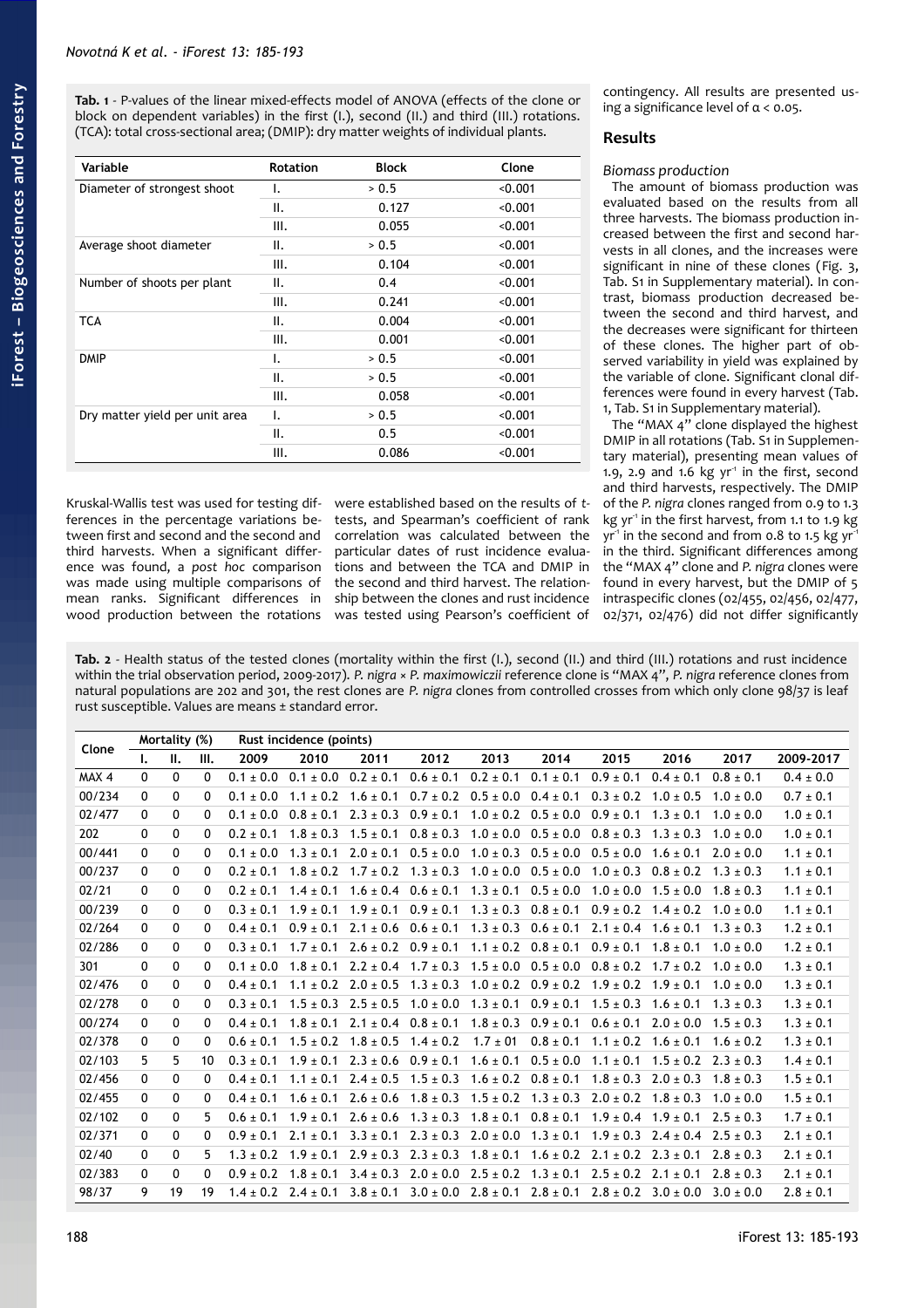from that of the "MAX 4" clone in the third harvest. Both black poplar reference clones exhibited lower mean values than most of the *P. nigra* clones from controlled crosses, although significant differences were not found in any of the harvests. Descendants of clone 202 exhibited up to 22%, 34% and 11% higher DMIP values than did their parent during the first, second and third harvests, respectively (Tab. S1 in Supplementary material). The DMIPs were very strongly correlated with the TCA in both the second and third harvest  $(R =$ 0.877, p < 0.001 and R = 0.918, p < 0.001, respectively).

Similar to the DMIP results, the "MAX 4" clone showed the highest dry matter yield per unit area in all harvests [\(Fig. 3,](#page-2-1) Tab. S1 in Supplementary material) because negligible mortality was observed during the trial [\(Tab. 2\)](#page-3-1). The biomass yields of most black poplar clones were significantly low, only the 5 above mentioned *P. nigra* clones did not differ from the interspecific reference clone in the third harvest. The highest increment of dry matter yields per unit area between the first and second harvest was observed in the "MAX 4" clone (*i.e.*, 6.1 t ha<sup>1</sup> yr<sup>1</sup>), for which the yield of the second harvest increased by approximately 54% relative to that of the first harvest ([Fig.](#page-4-0) [4\)](#page-4-0). In the *P. nigra* clones, the yield increment ranged between 0.3 and 3.8 t ha<sup>1</sup> yr<sup>1</sup>, and the yield in the second harvest increased by approximately 32% on average. In one *P. nigra* clone (02/378), the yield increased by approximately 62%. However, the yield increment of the black poplar reference clones was below average. The differences in the dry matter yields per unit area between the "MAX 4" clone and the best *P. nigra* clones increased in the second harvest, with the highest-yielding *P. nigra* clones exhibiting dry matter yields per unit area that were approximately 71% (clone 00/274) and 66% (clone 02/455 – Tab. S1 in Supplementary material) of those of the interspecific reference clone in the first and second harvests, respectively. The dry matter yields per unit area decreased in the third harvest [\(Fig. 3,](#page-2-1) Tab. S1). The yields in the third harvest relative to that in the first harvest were equivalent in one clone and even lower in 13 clones. These clones included both reference *P. nigra* clones and the "MAX 4" reference clone, although its yield remained 10% higher than the best black poplar clone ( $o2/455$ ). The yield decrease between the second and third harvest was significant in 13 clones, with the highest decrease in the most productive "MAX 4" clone [\(Fig. 4\)](#page-4-0), while the decrease in low-yielding black poplar clones was insignificant (Tab. S1 in Supplementary material). The percentage of yield decrease between the second and third harvest of the "MAX 4" reference clone was significantly higher than that of some high-yielding *P. nigra* clones [\(Fig. 4\)](#page-4-0).

The average annual production of the "MAX 4" reference clone over three rota-



<span id="page-4-0"></span>**Fig. 4** - Percentage differences in the dry matter yield for the five best *P. nigra* clones from controlled crosses (02/455, 02/477, 02/456, 02/371, 02/286), *P. nigra* reference clones from natural populations (202, 301) and the *P. nigra* × *P. maximowiczii* reference clone "MAX 4" between subsequent harvests. Different letters are related to the results of multiple comparisons of the mean ranks through a *post hoc* test. The bars represent the standard errors of the mean values.

tions was 12.8 t ha<sup>1</sup> yr<sup>1</sup>, while this value in the black poplar clones ranged between 5.8 and 9.4  $t$  ha<sup>-1</sup> yr<sup>-1</sup>. The black poplar reference clones (202, 301) were among the clones with the lowest annual production (Tab. S1 in Supplementary material).

# *Growth traits*

The growth traits were measured at the end of the vegetation period just before each harvest, and significant differences were observed in all the evaluated traits [\(Tab. 1,](#page-3-0) Tab. S2 in Supplementary material),



<span id="page-4-1"></span>**Fig. 5** - Mean value  $of (a)$  the main shoot diameter, (b) the number of shoots and  $(c)$  the TCA (total crosssectional area) for the five best *P. nigra* clones from controlled crosses (02/455, 02/477, 02/456, 02/371, 02/286), *P. nigra* reference clones from natural populations (202, 301) and the *P. nigra* × *P. maximowiczii* reference clone "MAX 4" within the first (I.), second (II.) and third (III.) rotations. The bars represent the standard errors of the mean values.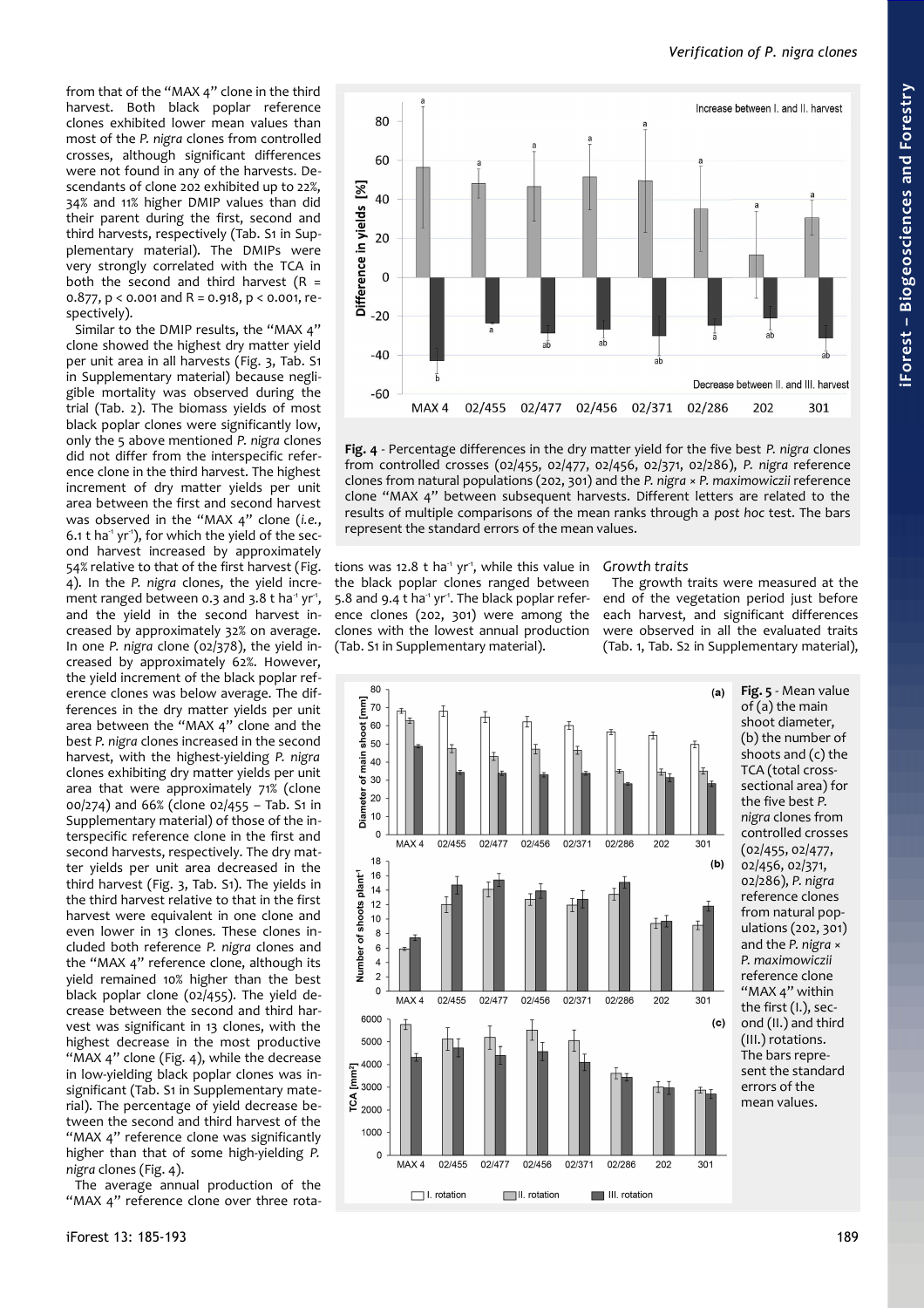with the independent variable of clone having the greatest effect. A significant block effect was observed only in TCA.

The diameter of the main shoot was the highest in all clones before the first harvest, followed by that before the second and third harvest [\(Fig. 5a](#page-4-1), Tab. S2 in Supplementary material). The "MAX 4" clone had the greatest mean diameter of the main shoot before all three harvests at 68.2, 62.8 and 48.8 mm, respectively, and it differed significantly from all *P. nigra* clones in the second and third rotation. The best *P. nigra* clones had main shoot diameters of 68.1, 47.5 and 34.7 mm in the three rotations, respectively, with clone 02/455 showing the best results in the first two rotations and 02/264 showing the best results in the third rotation. Both *P. nigra* clones selected from nature were among the clones that showed the lowest main shoot diameter in all three rotations. Compared with the parental clone, the descendants of clone 202 exhibited greater shoot diameters during the first, second and third harvests of up to 16%, 29% and 4%, respectively (Tab. S2 in Supplementary material). Similar to the main shoot diameter, higher average shoot diameters were found before the second harvest than the third harvest, and the best diameters in these harvests were found in the "MAX 4" clone, at 30.5 and 24.6 mm, respectively. The average shoot diameter of the *P. nigra* clones ranged between 17.0 and 22.5 in the second rotation and 16.2 and 19.0 mm in the third harvest (Tab. S2 in Supplementary material). The average shoot diameters of the *P. nigra* clones were 26% to 44% and 23% to 34% smaller than that of the "MAX 4" clone before the second and third harvest, respectively.

After the first harvest, the number of shoots per plant increased due to coppicing and varied greatly. The number of shoots was greater in the black poplar clones than in clone "MAX 4" [\(Fig. 5b](#page-4-1), Tab. S2 in Supplementary material) and ranged between 5.9 and 14.2 shoots per plant. The mean number of coppiced shoots in the *P. nigra* clone with the greatest shoot number (02/476) was 2.4 times higher than that of the interspecific reference clone "MAX 4" just before the second harvest. In the third rotation, the number of shoots in all clones was higher than that in the second rotation, and the lowest number of shoots was observed in the "MAX 4" clone at 7.4, while the highest number was found in clone 02/476 at 16.1.

Total cross-sectional area (TCA) accounts for the number of shoots and their diameters. In this trial, the TCA values ranged between 2867 and 5764 mm<sup>2</sup> before the second harvest and showed high variability, particularly among the tested clones [\(Fig.](#page-4-1) [5c](#page-4-1), Tab. S2 in Supplementary material). The "MAX 4" clone exhibited the highest TCA value in the second harvest. Before the third harvest, the TCA values were lower in most of the clones than before the second

harvest and ranged between 2692 and 4738 mm<sup>2</sup> with highest TCA observed in P. *nigra* clone 02/455. Compared with the parental clone, the descendants of clone 202 showed up to 50% and 31% higher TCA values during the second and third harvest, respectively, and the lowest values were observed in both black poplar reference clones.

#### *Health status*

Plant mortality was negligible after the establishment of the trial [\(Tab. 2\)](#page-3-1). Before the first harvest, only one clone (02/103) exhibited 5% mortality. Before the third harvest, it exhibited 10% mortality, and two additional clones (02/40, 02/102) exhibited 5% mortality.

The occurrence of *M. larici-populina* leaf rust was evaluated under field conditions [\(Tab. 2\)](#page-3-1). The particular dates of rust incidence evaluations were positively correlated with themselves ( $R = 0.382 - 0.741$ ,  $p <$ 0.001). The results show that the rust incidence is strongly dependent on the clone; the Pearson's coefficient of contingency was  $C = 0.692$ ,  $p < 0.001$ .

Although the lowest rust incidence was observed in the "MAX 4" reference clone, some of the individual black poplar clones showed an equally low incidence. The mean point value of leaf rust incidence in the "MAX 4" clone was  $0.4 \pm 0.1$  over 9 years, and the mean point values in the black poplar clones showing minimal rust incidence (00/234, 02/477 and 202) were between  $0.7 \pm 0.1$  and  $1.0 \pm 0.1$ . In contrast, the clones showing the poorest results for this parameter were 02/383, 02/371, and 02/40, with mean point values  $2.1 \pm 0.1$ . The susceptible clone 98/37 showed the highest values of rust incidence over all 9 years with a mean point value of  $2.8 \pm 0.1$ .

In the year with the highest rust incidence (2011), the mean point values for most of the clones with the highest resistance did not exceed 2 points, while the clones that showed the highest rust incidence had 3 or more points. The susceptible clone 98/37 received 3.8 points.

# **Discussion**

The performance of 19 *P. nigra* clones originating from intraspecific crossings were compared to that of 2 clones from natural populations and the interspecific clone "MAX 4" in SRC systems over three three-year rotations. The *P. nigra* clones used in the current study are the result of more than 20 years of breeding, the goal of which was to obtain genotypes suitable for biomass production that could replace interspecific *Populus* hybrids threatening autochthonous *P. nigra* species through gene introgression (Heinze 1997, Benetka et al. 2002b, Vanden Broeck et al. 2005, Smulders et al. 2008). The other goal was to obtain clones resistant to existing virulences of *M. larici-populina* in the Czech Republic, in which the resistance would be stable, as expected in *P. nigra* (Legionnet et al. 1999, Dowkiw et al. 2012). The first step was the selection of natural *P. nigra* populations to obtain plant material with high genetic diversity, and extensive crossing of geographically different genotypes generated intraspecific hybrid populations, from which the selection was made (Benetka et al. 2012). The current study focused on the selection of clones with favourable biomass production, higher *M. larici-populina* resistance and drought tolerance. Compared with the previous research of Bastien et al. (2014), the selection was performed based on field evaluations, without the use of molecular markers and laboratory evaluations of rust resistance.

#### *Biomass production*

In this study, the *P. nigra* clones from controlled crosses showed higher growth and yield parameter values than did the clones selected from natural populations that had previously been confirmed to be suitable for SRC plantations (Benetka et al. 2014, Štochlová et al. 2019). The best intraspecific descendants of clone 202 displayed up to 34% greater dry matter yield per unit area and up to 29% greater shoot diameter for the main shoots compared with their parent during the second harvest. In *P.* ×*canadensis*, Dillen et al. (2009) obtained an increase of 26.5% in the 2-year-old shoot diameter, and Marron & Ceulemans (2006) reported an increase of 23.3%. These results cannot be compared due to the different study conditions involved, although the observed increases are satisfactory from a breeding perspective.

Higher growth parameter values of the tested *P. nigra* clones in comparison with clones used in Štochlová et al. (2015) were achieved under the same rust disease attack, thereby excluding different effects of the pathogen and confirming that breeding progress has been achieved through intraspecific hybridization. The lower values obtained for clones from natural populations could be affected by the water regime at the locality, which is characterized by lower ground water levels and precipitation, potentially revealing drought tolerance in the best *P. nigra* clones from controlled crosses.

In this study, many black poplar clones were evaluated, although the presented data were obtained in small plots at only one locality. However, a similar trial with the same clones has been established by the Central Institute for Supervising and Testing in Agriculture at Stachy, Czech Republic (South Bohemia – 49° 06′ 06″ N, 13° 39′ 60″ E) in 2010. The plantation site is located at an altitude of 742 m a.s.l. and slopes slightly towards the northeast, and it was used as pasture land before the establishment of the plantation. The soil is dystric Cambisol on paragneiss with a pH from 6.2-6.5. The average annual temperature is 6.4  $^{\circ}$ C (in growing period 14.2  $^{\circ}$ C), and the average cumulative precipitation is 742 mm (growing period 378 mm). The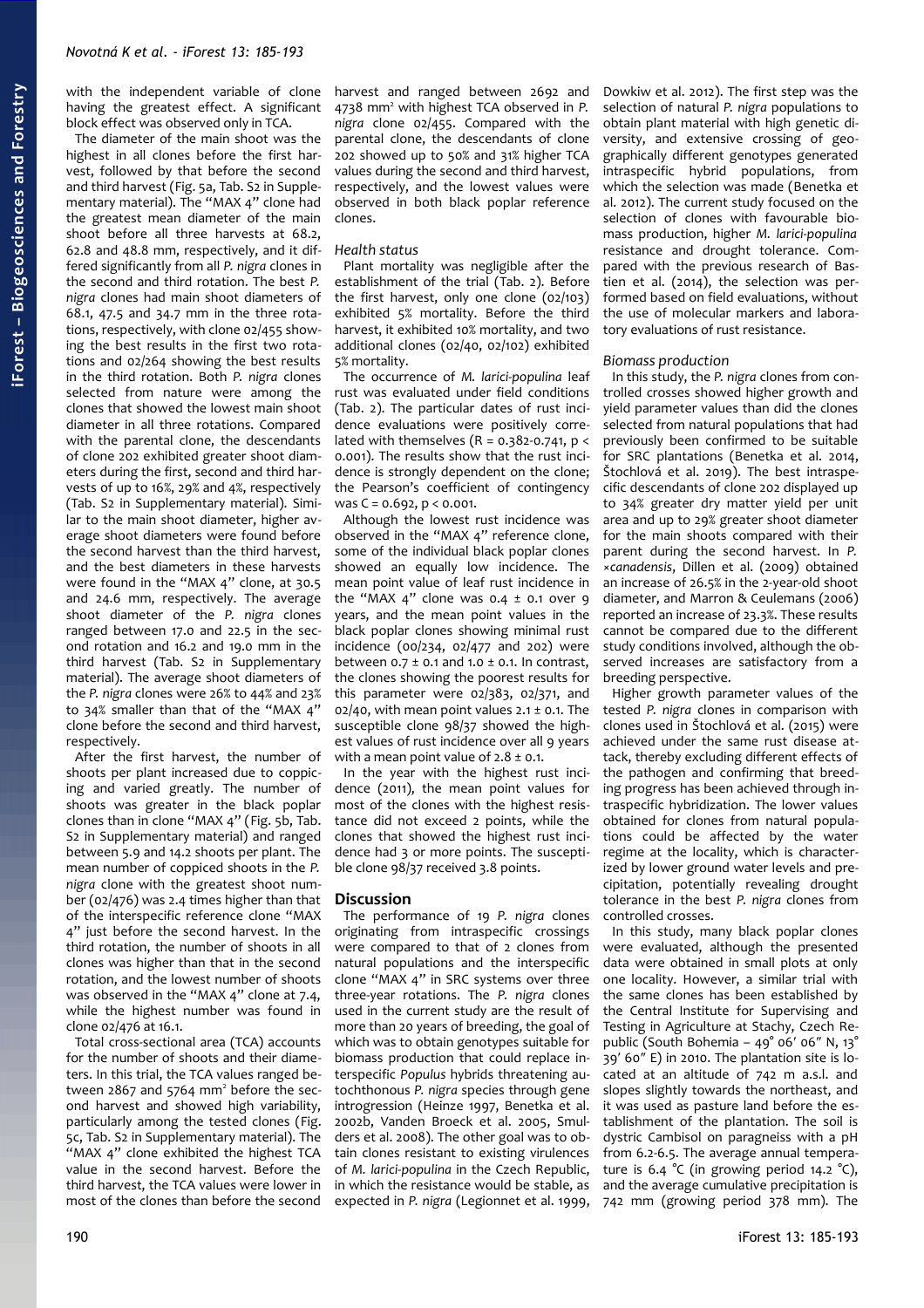*Verification of P. nigra clones*

plantation was harvested for the first time in autumn 2015. A significant strong correlation ( $R = 0.666$ ,  $p = 0.001$ ) was found between rank of clones according to the yields at Stachy and the average annual dry matter production in Průhonice. Among the best-performing clones under marginal growing conditions were clones 02/456, 02/455 and 02/383 (Reininger et al. 2015); therefore, two of the three best clones from both trials are the same, thus confirming their high adaptability. However, clones with a distinct rank were observed in this study, including clones 02/383 and 301, which may be less sensitive to marginal growing conditions and lower temperatures (at Stachy) and present much better growth than that observed in the current trial (at Průhonice). In contrast, clone 02/477 belonged to the clones with a low yield under marginal growing conditions; therefore, this clone likely requires better growing conditions. Nevertheless, further evaluations of the best clones must be made *via* field tests using larger plots in more localities to determine the genotype × site interactions of the clones.

The interspecific clone "MAX 4" performed better for most of the evaluated traits. The species combination giving rise to the "MAX 4" clone appears to be very efficient compared with other interspecific combinations (Zamora et al. 2013). Observed differences in evaluated traits can be important for selection of right harvesting method and rotation length (optimal diameter of main shoots for mechanical harvesting), wood assortment and its utilization (chips, logs, pulp, etc. – Marron et al. 2012). Also differences in growth and yield traits can affect wood properties as higher number of shoots in *P. nigra* clones could lead to a higher proportion of bark and therefore differences in combustion heat (Geyer et al. 2000, Benetka et al. 2002a).

The biomass production of new *P. nigra* clones coming from controlled crosses was higher than production of clones from natural population in the study by Benetka et al. (2014) with exception of the third harvest of certain clones grown in optimal or marginal conditions. This difference could be explained by different growing conditions, the lower amount of precipitation in the third rotation, and different spacing.

The intraspecific hybridization success is evident compared to the results of other studies in which black poplar clones were also used (Dillen et al. 2013, Benetka et al. 2014, Nielsen et al. 2014, Verlinden et al. 2015). However, different growing conditions, spacing and management were implemented, and the best black poplar clones showed mostly comparable or even higher biomass yields.

#### *Rust resistance*

In a previous work by Štochlová et al. (2015), a negative correlation was demonstrated between the shoot thickness, which depends on the amount of nutrient storage, and the incidence of *M. larici-populina*. The decrease in the growth rate of plants with rust incidence from 1 to 2.25 points (using the same point evaluation) was not important, and the higher rust incidence in plants from the end of August did not negatively affect the shoot thickness (amount of nutrient storage – Štochlová et al. 2015). These findings indicate that the incomplete rust resistance observed in certain *P. nigra* clones is sufficient to defend against the decrease in biomass yield caused by rust. In the current trial, a lower rust incidence in comparison with that in the study of Štochlová et al. (2015) was observed in 2009 and 2010, although the trials were situated very close to each other. In 2011, the rust incidence in both trials was comparable (resistant clones 97/152 and 97/157 were evaluated as 2.25 points and susceptible clone as 4.33 points). This difference could be explained mainly due to the use of different clones, with a low number of susceptible clones in the current study and a looser spacing. According to several years of field observations, the stability of the higher rust resistance was confirmed in the best clones. These clones were even better than clones with higher levels of rust resistance identified in a previous work (Štochlová et al. 2015). However, a high variability in leaf rust susceptibility was observed among the tested clones, which supports the notion of resistance based on several quantitative trait loci (Legionnet et al. 1999, Benetka et al. 2005, Štochlová et al. 2015). Intraspecific clones with a high level of resistance were identified, which are important for followup resistance breeding programmes because rust-resistant clones could achieve higher biomass production (Dillen et al. 2013, Štochlová et al. 2015). Moreover, *P. nigra* is one of the parents of most of the most commonly grown poplar clones; therefore, the best *P. nigra* clones could be used for other interspecific crosses.

#### *Drought tolerance*

Both low amounts of precipitation and high temperatures characterized by a low Lang's rain factor during the third rotation [\(Fig. 2\)](#page-2-0) enabled the evaluation of the drought resistance in the trialled clones, although the trial was not established with this goal. The biomass yield of the black poplar clones and "MAX 4" in the present study decreased in the third harvest in comparison with that in the second harvest. This is in contrast to the results obtained at the Rosice site (Benetka et al. 2014), in which a similar spacing was used and the biomass yield was the same or higher in the third or fourth harvest than in the second harvest. The observed decrease in Průhonice in the present study was caused by drought, whereas at the Rosice site, the soil was always sufficiently supplied with groundwater coming from a nearby river, and therefore, plant growth

As a result of the drought, the yield decrease between second and third harvest was the highest and was significant in the most productive "MAX 4" clone, while the decrease in low-yielding black poplar clones was non-significant. The same response was achieved even in poplar genotypes originating from *P. deltoides* and *P. trichocarpa* (Monclus et al. 2009). In contrast, the yield decrease of some high-yielding black poplar clones was significantly lower than that of the "MAX 4" clone, indicating their higher drought tolerance compared with "MAX 4" clone. It will be very interesting to observe the biomass yield tendency and differences among intraspecific black poplar clones and reference clones in a series of years with continuous low Lang's rain factors.

#### *Prospects and utilization*

The current study indicates a high potential for further intraspecific *P. nigra* breeding. Obtaining clones that are relatively highly resistant to *M. larici-populina* is highly valuable and can disprove the notion of the unsuitability of *P. nigra* in SRC cultures due to its susceptibility to this pathogen.

In particular, pure *P. nigra* and *P. trichocarpa* clones appeared to be most suitable for growth under suboptimal conditions (*i.e.*, planted on degraded land – Dillen et al. 2013), which meets the requirements for growing SRC cultures in areas that are not suitable for intensive agricultural production.

#### **Conclusions**

In the present study, the significance of natural populations (subpopulations) as a source of genetic diversity for further *P. nigra* breeding was confirmed. It was shown that the first generation of controlled, intraspecific cross-pollination among selected clones of *P. nigra* was effective and convenient for breeding with the goals of high biomass yields and resistance to *M. larici-populina*. It was shown that *P. nigra* can be a genetic source of durable resistance to this pathogen.

Most *P. nigra* clones from controlled crosses exhibited higher values of all evaluated traits than those of clones selected from natural populations. Three high-yielding clones (02/455, 02/477 and 02/456) that were highly resistant to leaf rust and had higher drought tolerance were selected and can be recommended for growth in SRC cultures mainly in specific areas. Further intraspecific breeding of *P. nigra* has considerable potential, although the interspecific clone "MAX 4" performed better than did most of the *P. nigra* clones. The *P. nigra* clones presented herein will be used in further intraspecific breeding cycles with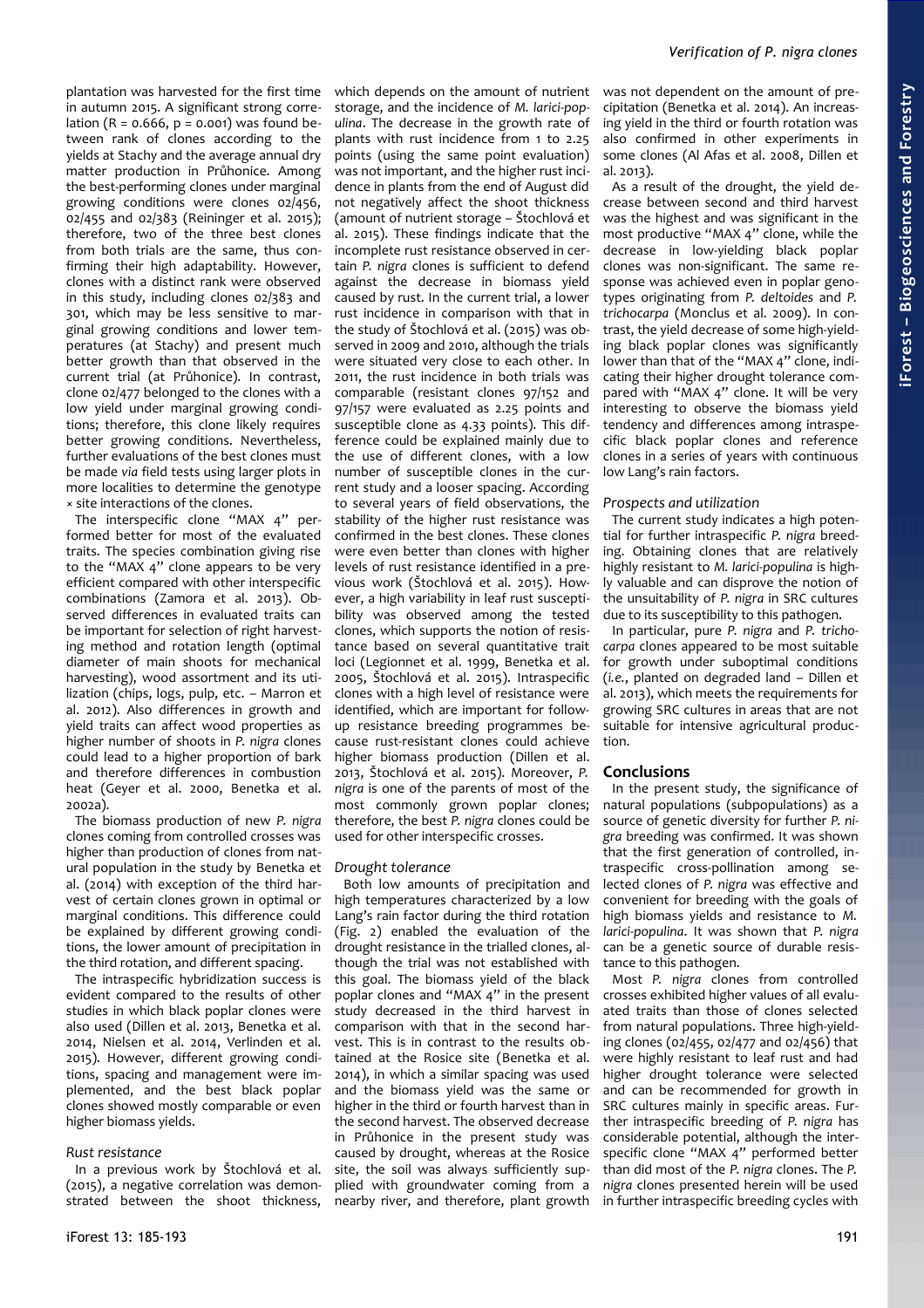the goal of further yield increases. The possibility of transferring relatively durable resistance towards *M. larici-populina* to interspecific hybrids must be verified.

# **Acknowledgements**

The authors gratefully acknowledge D. Reininger from the Central Institute for Supervising and Testing in Agriculture (Brno, Czech Republic) for detailed locality descriptions of their trial, the assistance of K. R. Edwards and American Journal Experts for improving the English language of the manuscript, as well as the anonymous reviewers for their comments on previous versions of the manuscript.

This research was funded by institutional support (VUKOZ-IP-00027073). This contribution fits within the COST Action FP 1301 "EuroCoppice" of the EU Framework Programme Horizon 2020.

# **References**

- Al Afas N, Marron N, Van Dongen S, Laureysens I, Ceulemans R (2008). Dynamics of biomass production in a poplar coppice culture over three rotations (11 years). Forest Ecology and Management 255: 1883-1891. - doi: [10.1016/j.for](https://doi.org/10.1016/j.foreco.2007.12.010) [eco.2007.12.010](https://doi.org/10.1016/j.foreco.2007.12.010)
- Anděl J (1998). Statistické metody [Statistical methods]. Matfyzpress, Prague, Czech Republic, pp. 274. [in Czech].
- Bastien C, El Malki R, Dowkiw A, Faivre-Rampant P, Albert E, Villar M, Poursat P, Almeida J, Ridel C, Guérin V, Viguier B, Steenackers M, Jorge V (2014). Exploration of *Populus nigra* L. genetic variation for partial resistance against the coadapted pathogen *Melampsora larici-populina*. In: "International Poplar Symposium (IPS-VI)" (Johnson AM ed). Vancouver (BC, Canada), 20- 23 July 2014, pp. 98. [online] URL: [http://agris.](http://agris.fao.org/agris-search/search.do?recordID=LV2016029475) [fao.org/agris-search/search.do?recordID=LV20](http://agris.fao.org/agris-search/search.do?recordID=LV2016029475) [16029475](http://agris.fao.org/agris-search/search.do?recordID=LV2016029475)
- Bates D, Mächler M, Bolker B, Walker S (2015). Fitting linear mixed-effects models using lme4. Journal of Statistical Software 67: 1-48. - doi: [10.18637/jss.v067.i01](https://doi.org/10.18637/jss.v067.i01)
- Benetka V, Bartáková I, Mottl J (2002a). Productivity of *Populus nigra* L. ssp. *nigra* under shortrotation culture in marginal areas. Biomass and Bioenergy 23: 327-336. - doi: [10.1016/S0961-9534](https://doi.org/10.1016/S0961-9534(02)00065-X)  $(02)00065-X$
- Benetka V, Vacková K, Bartáková I, Pospíšková M, Rasl M (2002b). Introgression in black poplar (*Populus nigra* L. ssp. *nigra*) and its transmission. Journal of Forest Science 48: 115-120. - doi: [10.17221/11863-JFS](https://doi.org/10.17221/11863-JFS)
- Benetka V, Šálková I, Vrátny F (2005). Selection of clones of *Populus nigra* L. ssp. *nigra* for resistance to *Melampsora larici-populina* Kleb. Rust. Journal of Forest Science 51: 161-167. - doi: [10.17221/45 55-JFS](https://doi.org/10.17221/4555-JFS)
- Benetka V, Vrátny F, Šálková I (2007). Comparison of the productivity of *Populus nigra* L. with an interspecific hybrid in a short rotation coppice in marginal areas. Biomass and Bioenergy 31: 367-374. - doi: [10.1016/j.biombioe.2007.01.0](https://doi.org/10.1016/j.biombioe.2007.01.005) [05](https://doi.org/10.1016/j.biombioe.2007.01.005)
- Benetka V, Novotná K, Štochlová P (2012). Wild populations as a source of germplasm for black poplar (*Populus nigra* L.) breeding program-

mes. Tree Genetics and Genomes 8: 1073-1084. doi: [10.1007/ s11295-012-0487-6](https://doi.org/10.1007/s11295-012-0487-6)

Benetka V, Novotná K, Štochlová P (2014). Biomass production of *Populus nigra* L. clones grown in short rotation coppice systems in three different environments over four rotations. iForest 7: 233-239. - doi: [10.3832/ifor1162-](https://doi.org/10.3832/ifor1162-007) [007](https://doi.org/10.3832/ifor1162-007)

Bentsen NS, Felby C (2012). Biomass for energy in the European Union a review of bioenergy resource assessments. Biotechnology for Biofuels 5: 25. - doi: [10.1186/1754-6834-5-25](https://doi.org/10.1186/1754-6834-5-25)

Braatne JH, Hinckley TM, Stettler RF (1992). Influence of soil water on the physiological and morphological components of plant water balance in *Populus trichocarpa*, *Populus deltoides* and their F1 hybrids. Tree Physiology 11: 325- 339. - doi: [10.1093/treephys/11.4.325](https://doi.org/10.1093/treephys/11.4.325)

DEFRA (2004). Growing short rotation coppice. Best Practice Guidelines for Applicants to Defra's Energy Crops Scheme. Department for Environment, Food and Rural Affairs - DEFRA, London, UK, pp. 32.

Dillen SY, Storme V, Marron N, Bastien C, Neyrinck S, Steenackers M, Ceulemans R, Boerjan W (2009). Genomic regions involved in productivity of two interspecific poplar families in Europe. 1. Stem height, circumference and volume. Tree Genetics and Genomes 5: 147-164. doi: [10.1007/s11295-008-0175-8](https://doi.org/10.1007/s11295-008-0175-8)

Dillen SY, Djomo SN, Al Afas N, Vanbeveren S, Ceulemans R (2013). Biomass yield and energy balance of a short-rotation poplar coppice with multiple clones on degraded land during 16 years. Biomass and Bioenergy 56: 157-165. - doi: [10.1016/j.biombioe.2013.04.019](https://doi.org/10.1016/j.biombioe.2013.04.019)

- Dowkiw A, Bastien C (2004). Characterization of two major genetic factors controlling quantitative resistance to *Melampsora larici-populina* leaf rust in hybrid poplars: strain specificity, field expression, combined effects, and relationship with a defeated qualitative resistance gene. Phytopathology 94: 1358-1367. - doi: [10.1094/PHYTO.2004.94.12.1358](https://doi.org/10.1094/PHYTO.2004.94.12.1358)
- Dowkiw A, Jorge V, Villar M, Voisin E, Guérin V, Faivre-Rampant P, Bresson A, Bitton F, Duplessis S, Frey P, Petre B, Guinet C, Xhaard C, Fabre B, Halkett F, Plomion C, Lalanne C, Bastien C (2012). Breeding poplars with durable resistance to *Melampsora larici-populina* leaf rust: a multidisciplinary approach to understand and delay pathogen adaptation. In: Proceedings of the "4th International Workshop on Genetics of Host-Parasite Interactions in Forestry: Disease and Insect Resistance in Forest Trees" (Sniezko RA, Yanchuk AD, Kliejunas JT, Palmieri KM, Alexander JM, Frankel SJ tech. cords.). Eugene (Oregon, USA), 31 Jul - 5 Aug 2011. General Technical Report PSW-GTR-240, Pacific Southwest Research Station, USDA Forest Service, Albany, CA, USA, pp. 31-38. - doi: [10.2737/PSW-GTR-240](https://doi.org/10.2737/PSW-GTR-240)
- FAO (2016). Poplars and other fast-growing trees - Renewable resources for future green economies. Synthesis of country progress reports. In: Proceedings of the "25<sup>th</sup> Session of the International Poplar Commission". Berlin (Germany) 13-16 Sep 2016. Working Paper IPC/ 15, Forestry Policy and Resources Division, FAO, Rome, Italy, pp. 106.

Frey P, Gérard P, Feau N, Husson C, Pinon J

(2005). Variability and population biology of *Melampsora* rusts on poplars. In: "Rust Diseases of Willow and Poplar" (Pei MH, Mc-Cracken AR eds). CAB International, Wallingford, UK, pp. 63-72. - doi: [10.1079/97808519999](https://doi.org/10.1079/9780851999999.0063) [99.0063](https://doi.org/10.1079/9780851999999.0063)

Gastine F, Berthelot A, Bouvet A, Servant H, Roy B (2003). La protection phytosanitaire du cultivar "Beaupré" - est-elle efficace? [Plant protection of the cultivar "Beaupré" - is it effective?]. Informations Forêt 2, pp. 6. [in French]

Geyer WA, DeWyke J, Walawender WP (2000). Biomass and gasification properties of young *Populus* clones. Wood and Fiber Science 32: 375-384. [online] URL: [http://wfs.swst.org/in](http://wfs.swst.org/index.php/wfs/article/view/413) [dex.php/wfs/article/view/413](http://wfs.swst.org/index.php/wfs/article/view/413)

- Heinze B (1997). A PCR marker for a *Populus deltoides* allele and its use in studying introgression with native European *Populus nigra*. Belgian Journal of Botany 129: 123-130. [online] URL:<http://www.jstor.org/stable/20794389>
- Herve C, Ceulemans R (1996). Short-rotation coppiced *vs* non-coppiced poplar: a comparative study at two different field sites. Biomass and Bioenergy 11: 139-150. - doi: [10.1016/0961-](https://doi.org/10.1016/0961-9534(96)00028-1) [9534\(96\)00028-1](https://doi.org/10.1016/0961-9534(96)00028-1)
- IPC (2000). Directory of poplar and willow experts. Register of *Populus* L. cultivars. Instituto di Sperimentazione per la Pioppicultura, Casale Monferrato, FAO, Rome, Italy. [CD-ROM]
- Jones T, McIvor I, McManus M (2016). Drought tolerance and water-use efficiency of five hybrid poplar clones. In: "Integrated nutrient and water management for sustainable farming" (Currie LD, Singh R eds). Occasional Report No. 29, Fertilizer and Lime Research Centre, Massey University, Palmerston North, New Zealand, pp. 1-13. [online] URL: [http://flrc.massey.ac.nz/](http://flrc.massey.ac.nz/publications.html) [publications.html](http://flrc.massey.ac.nz/publications.html)
- Kreuzwieser J, Gessler A (2010). Global climate change and tree nutrition: influence of water availability. Tree Physiology 30: 1221-1234. - doi: [10.1093/treephys/tpq055](https://doi.org/10.1093/treephys/tpq055)
- Langeveld H, Quist-Wessel F, Dimitriou I, Aronsson P, Baum C, Schulz U, Bolte A, Baum S, Köhn J, Weih M, Gruss H, Leinweber P, Lamersdorf N, Schmidt-Walter P, Berndes G (2012). Assessing environmental impact of short rotation coppice (SRC) expansion: model definition and preliminary results. Bioenergy Research 5: 621-635. doi: [10.1007/s12155-012-9235-x](https://doi.org/10.1007/s12155-012-9235-x)
- Legionnet A, Muranty H, Lefèvre F (1999). Genetic variation of the riparian pioneer tree species *Populus nigra*. II. Variation in susceptibility to the foliar rust *Melampsora larici-populina*. Heredity 82: 318-327. - doi: [10.1038/sj.hdy.688](https://doi.org/10.1038/sj.hdy.6884880) [4880](https://doi.org/10.1038/sj.hdy.6884880)
- Marron N, Villar M, Dreyer E, Delay D, Boudouresque E, Petit J-M, Delmotte FM, Guehl J-M, Brignolas F (2005). Diversity of leaf traits related to productivity in 31 *Populus deltoides × Populus nigra* clones. Tree Physiology 25: 425- 435. - doi: [10.1093/treephys/25.4.425](https://doi.org/10.1093/treephys/25.4.425)
- Marron N, Ceulemans R (2006). Genetic variation of leaf traits related to productivity in a *Populus deltoides × Populus nigra* family. Canadian Journal of Forest Research 36: 390-400. doi: [10.1139/X05-245](https://doi.org/10.1139/X05-245)
- Marron N, Beimgraben T, Bes de Berc L, Brodbeck F, Eltrop L, Focke J, Haid S, Hardtlein M, Nahm M, Pelz S, Sauter UH, Van Den Kerchove